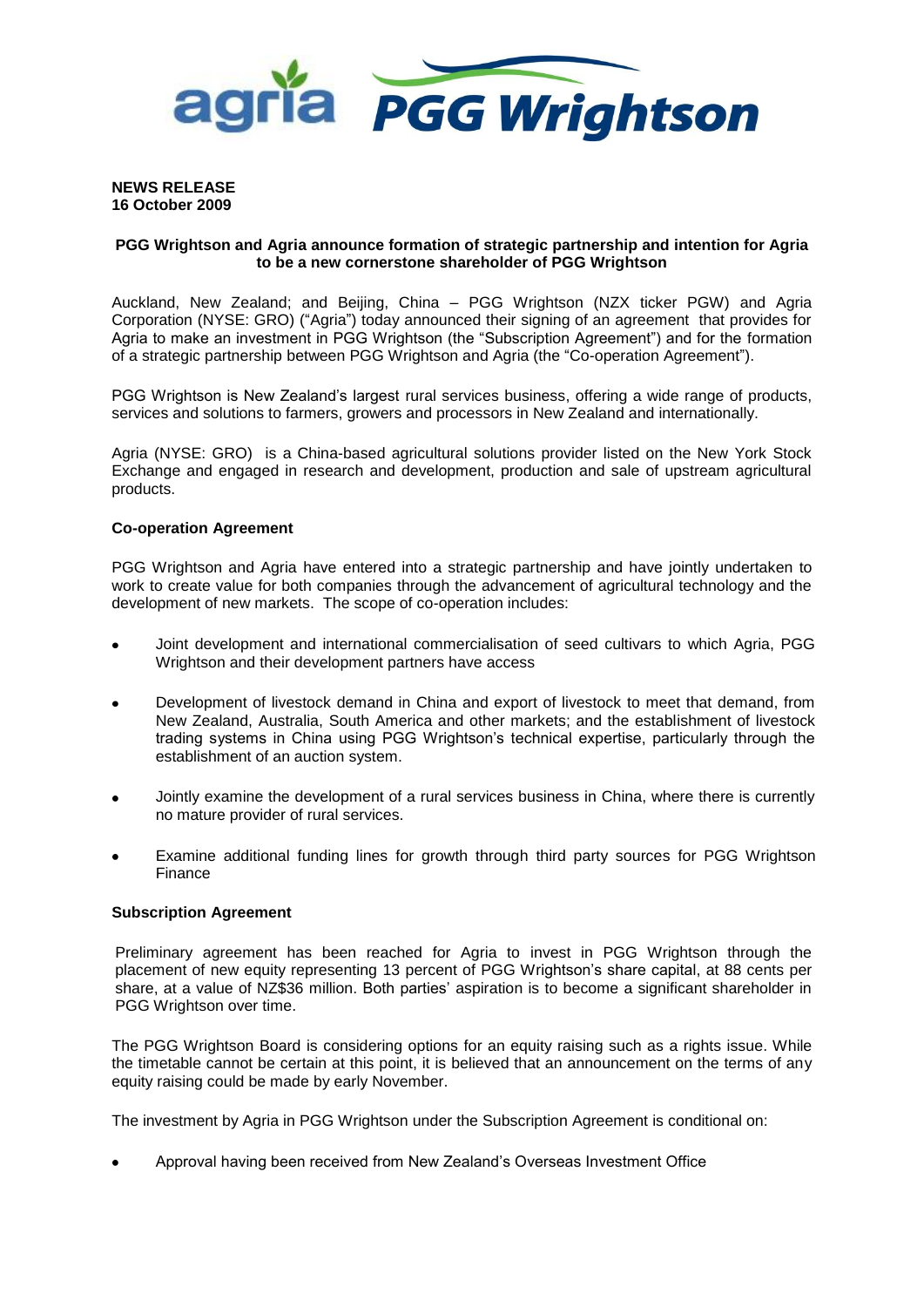

- PGG Wrightson entering into an underwriting agreement in relation to any proposed equity raising
- PGG Wrightson not entering into any other material transaction prior to completion of the equity raising without Agria's approval (which shall not be unreasonably withheld)
- PGG Wrightson not undertaking any intervening equity issue or distribution (or equivalent)
- Agria being satisfied (acting reasonably) that sufficient funds will be raised from any proposed equity raising and other sources to enable PGG Wrightson to fully repay the NZ\$200 million Amortising Debt Facility by 31 March 2010

#### **Comments**

The chairman of PGG Wrightson, Mr Keith Smith, said the arrangements being progressed with Agria had the potential to create significant long-term value for both companies.

"The Co-operation Agreement identifies a range of opportunities for PGG Wrightson and Agria to work together to create value. It will provide a framework in which intellectual property, management knowhow and financial resources can be deployed jointly and for mutual benefit, according to specific opportunities and requirements.

"This programme will be very consistent with the existing business platform of PGG Wrightson. Our primary focus will remain on our customers in New Zealand, Australia and South America – and on improving performance in our existing businesses and markets while exploring new opportunities under the Co-operation Agreement. Agria is investing on the same basis.

"PGG Wrightson has for some time been looking to establish a strategy and business platform for entry into China. This agreement and the relationship with Agria will enable that aspiration to be met. PGG Wrightson, along with others in agribusiness, has been evaluating for some time the scale and types of opportunities available through China's emergence as a global agricultural force.

"We have now identified a partner whose business profile and intentions are truly compatible with our own. From PGG Wrightson's perspective, the partnership embodied in the Co-operation Agreement will enable entry into specific markets and facilitate growth alongside a partner with a unique market footprint and strategic relationships.

"We also look forward to welcoming Agria as a new cornerstone shareholder. This is entirely consistent with the programme to be undertaken through the Co-operation Agreement, and will clearly assist PGG Wrightson in meeting its financial objectives."

Mr. Alan Lai, Agria Corporation's Chairman, commented: "We are excited to be working with PGG Wrightson. The strategic co-operation agreement gives Agria the opportunity to work alongside a high-quality management team with world-leading experience in the agriculture sector. The areas of co-operation have been carefully chosen as those where combining the technical, commercial and operational experience of the two businesses gives greatest opportunity for commercial success in China, New Zealand and internationally.

"China never has a lack of growth opportunities and market potential but success requires hands on operational expertise that this partnership brings.

"The quality of international operational expertise to which Agria will gain access is not available in agricultural services in China, and will serve to strengthen Agria's capabilities in the implementation of its strategic direction.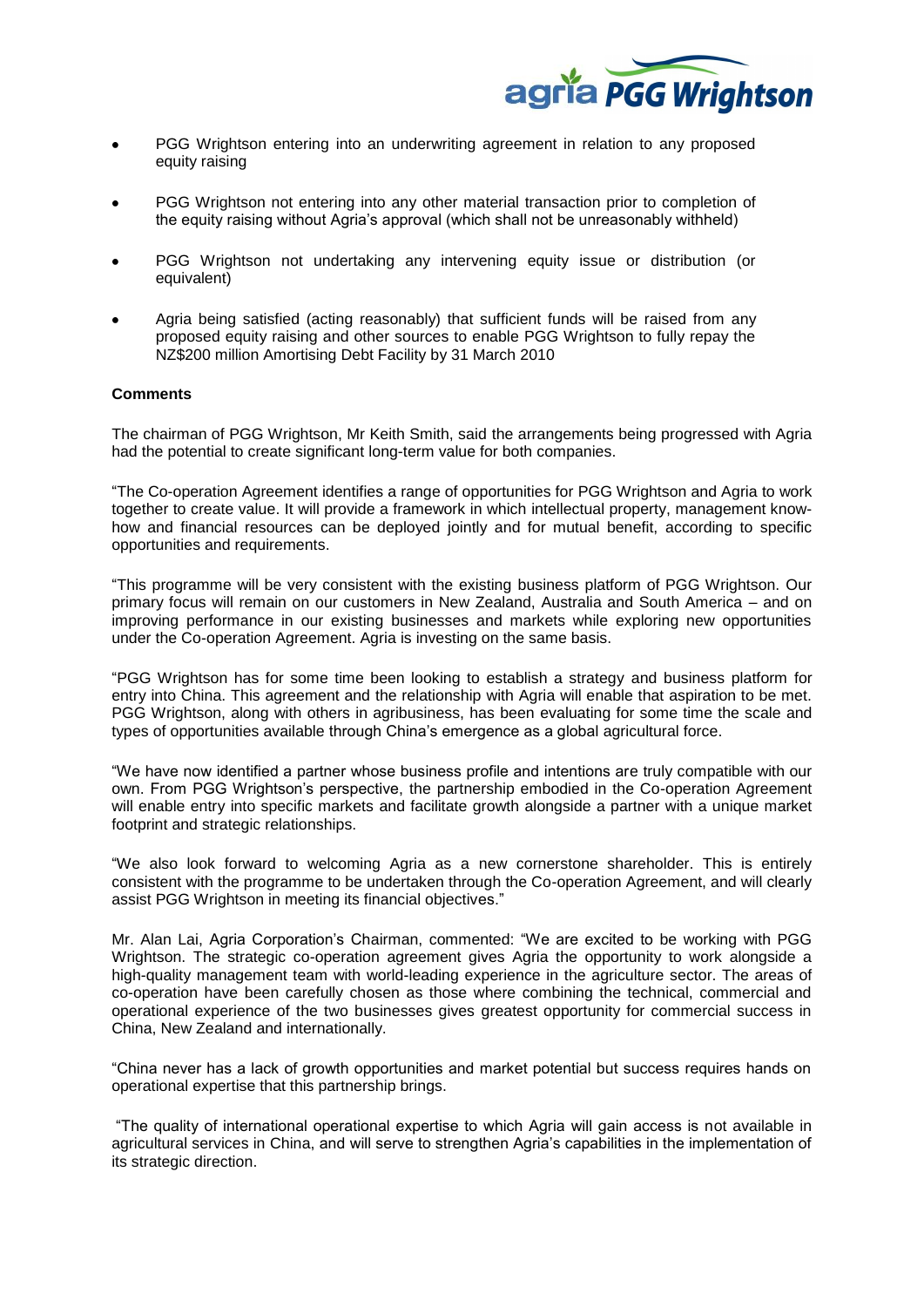

"China is a world leader in many areas of agriculture, including cultivation of rice, cotton and to a certain extent corn, and Agria has secured access to world class research through relationships with leading research institutes including China National Academy of Agricultural Sciences. I believe by partnering with PGG Wrightson we can best accelerate the commercialisation of these opportunities.

"Co-operation between China and New Zealand is highly logical given the importance of the agriculture sector to both countries. This view is supported by the free-trade agreement that China has entered into with New Zealand, which is China's first and currently only free trade agreement with a developed country."

# **Information on PGG Wrightson and Agria**

PGG Wrightson [\(www.pggwrightson.co.nz\)](http://www.pggwrightson.co.nz/) is a publicly traded company, listed on the New Zealand Stock Exchange under the ticker "PGW", with annual turnover of NZ\$1.3 billion dollars. The company is New Zealand's largest rural services business, offering a wide range of products, services and solutions to farmers, growers and processors in New Zealand, and to processors and end-users internationally. PGG Wrightson holds market leading positions in most of its businesses, which include seeds, livestock, animal nutrition, farm supplies, finance, real estate, irrigation and training: and through joint ventures in wool and insurance. PGG Wrightson draws on the knowledge and expertise of 2,700 staff – and the services of diverse business units, alliances and partnerships – to meet the needs of more than 90,000 clients across New Zealand. The company has growing operations in Australia and South America. It was formed in October 2005 through the merger of Pyne Gould Guinness and Wrightson. PGG and Wrightson dated from 1851 and 1841 respectively.

New York Stock Exchange listed Agria Corporation, ticker "GRO", is an innovative China-based agrisolutions provider focusing on research and development, production and distribution of three different types of upstream agricultural products. Its diversified portfolio of products comprises corn seeds, sheep breeding and seedlings, including proprietary products. Agria processes and packages corn seed products and sells them to local and regional distributors. It produces and sells sheep breeding products (frozen semen, embryos, breeder sheep and *Primalights III* hybrid sheep) primarily to government-operated breed improvement and reproductive stations, breeding companies and other sheep reproductive stations and farms. The Company also produces and sells blackberry, raspberry and date seedlings to end users such as municipal agencies and seedling companies; and white bark pine seedlings for urban greenery. Agria has a strong research and development base and extensive relationships throughout China's agricultural sector, including preferential access to one of the largest seedbanks in the world through a joint venture with the China National Academy of Agricultural Sciences (CNAAS). CNAAS is one of the most important research groups in China, owning 39 research institutes covering all major areas in the agricultural sector. CNAAS has chosen Agria to commercialise its research and technology through a majority equity investment in Zhongnon (China Agricultural Seed Company) and a strategic co-operation agreement between CNAAS and Agria. Agria's website is www.agriacorp.com.

## **Agria Corporation Safe Harbor Statement:**

This announcement contains forward-looking statements. These statements are made under the "safe harbor" provisions of the U.S. Private Securities Litigation Reform Act of 1995. These forward-looking statements can be identified by terminology such as "will," "expects," "anticipates," "future," "intends," "plans," "believes," "estimates," "confident" and similar statements. Agria may also make written or oral forward-looking statements in its periodic reports to the U.S. Securities and Exchange Commission on Forms 20-F and 6-K, etc., in its annual report to shareholders, in press releases and other written materials and in oral statements made by its officers, directors or employees to third parties. Statements that are not historical facts, including statements about Agria's beliefs and expectations, are forward-looking statements. Forward-looking statements involve inherent risks and uncertainties. A number of important factors could cause actual results to differ materially from those contained in any forward-looking statement. Potential risks and uncertainties include, but are not limited to, those risks outlined in Agria's filings with the U.S. Securities and Exchange Commission. All information provided in this press release is as of the date of this announcement unless otherwise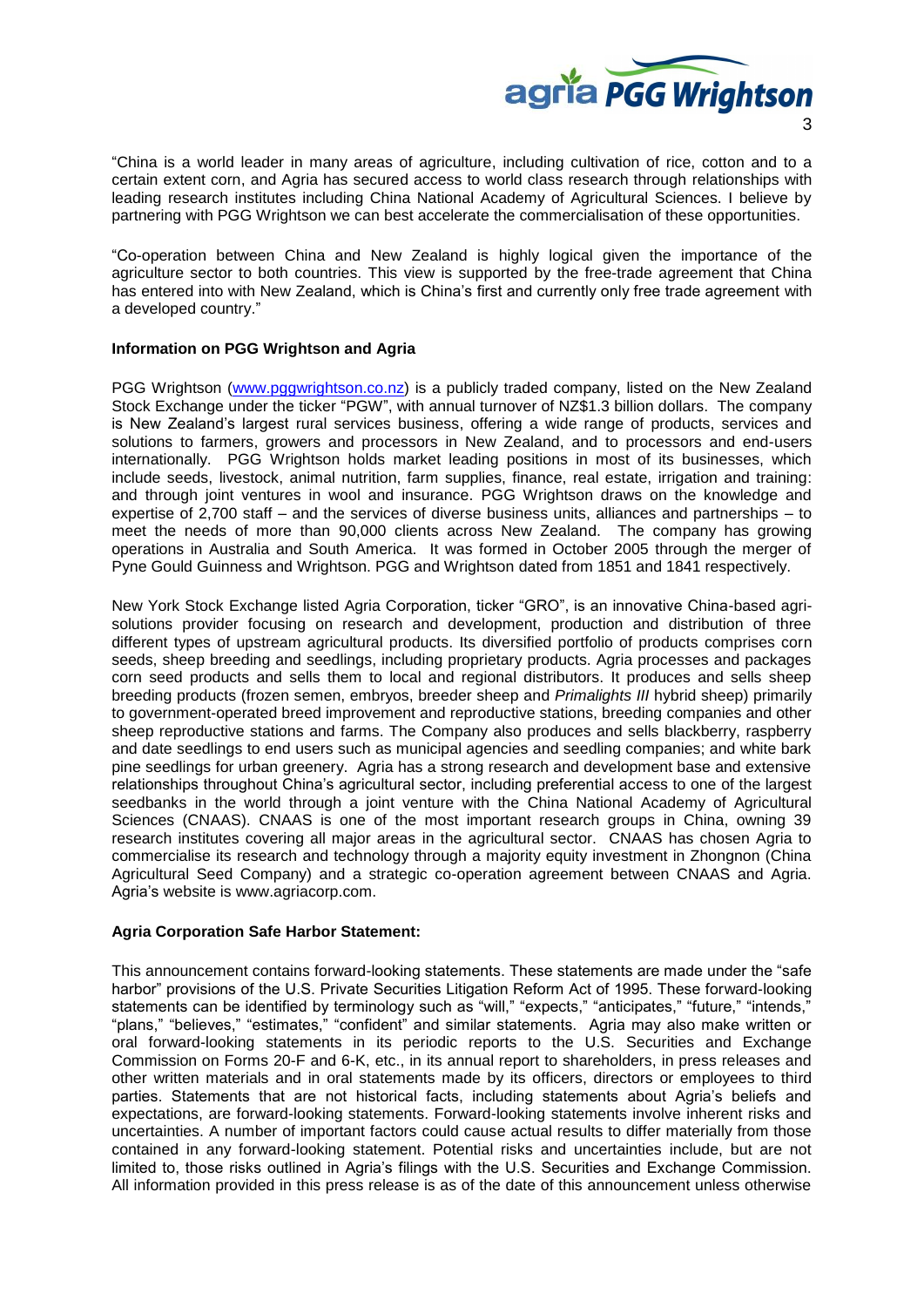

stated, and Agria does not undertake any obligation to update any forward-looking statement, except as required under applicable law.

#### **Contact details for further information**

#### **PGG Wrightson:**

Keith Smith, Chairman – Tel: 64 9 308 1877 / Mobile 64 21 920 659 Tim Miles, Managing Director – Tel: 64 3 372 0800 / Mobile: 64 21 567 600

#### **Agria Corporation:**

In China: Matt Feng, Investor Relations - China Tel: 133-1130-0320 / [Matt.feng@agriacorp.com](mailto:Matt.feng@agriacorp.com) In the US: David Pasquale, Senior Vice President – U.S. Tel +914-337-1117 / [David.pasquale@agriacorp.com](mailto:David.pasquale@agriacorp.com)

# **Attached:**

Summary of Co-operation Agreement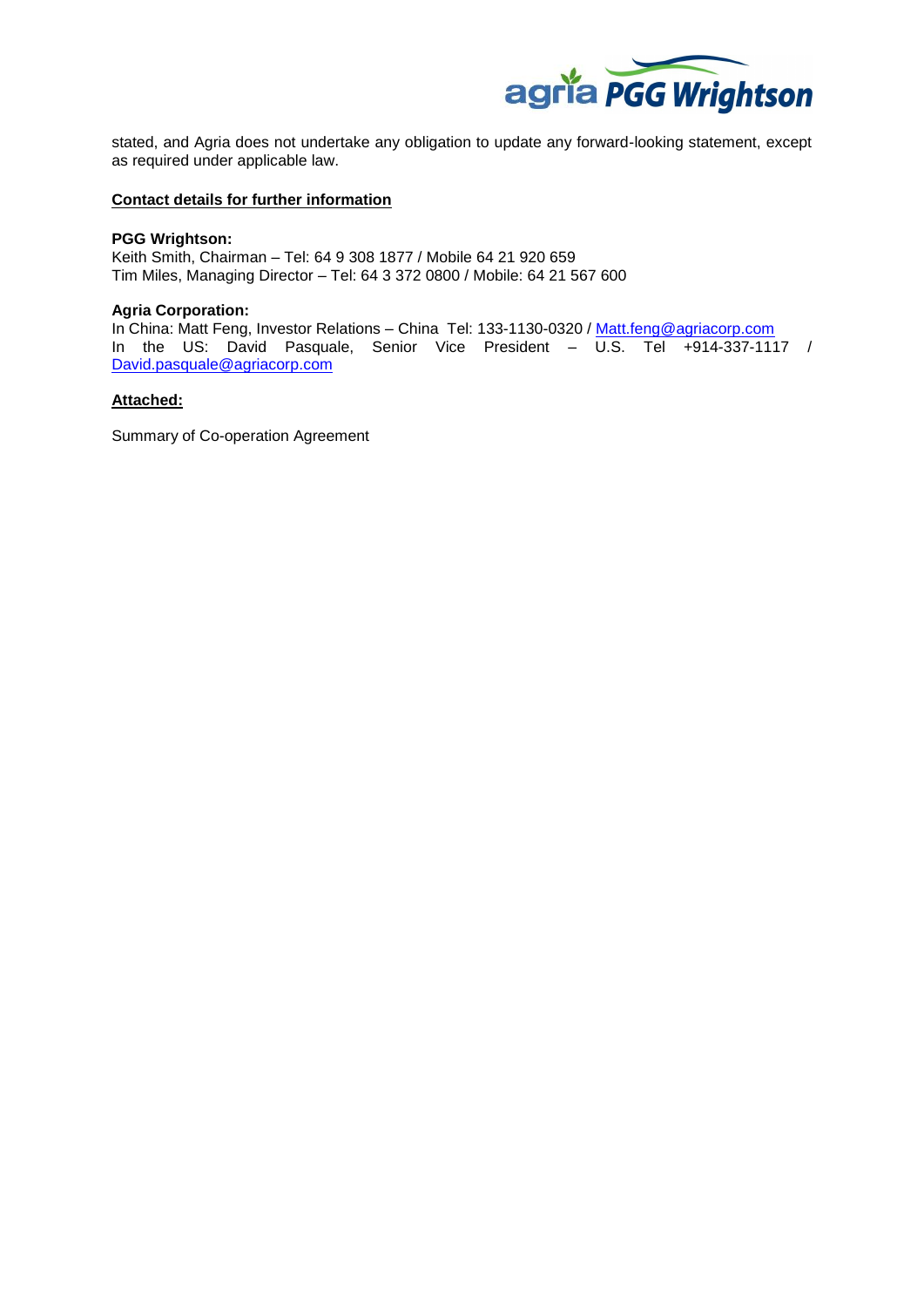

# **Strategic Cooperation Agreement – Summary**

# **Rationale for co-operation agreement**

PGG Wrightson Limited (PGW) and Agria Corporation (Agria) have agreed to establish a long-term relationship through a strategic Co-operation Agreement.

The agreement will promote co-investment by Agria and PGW, allowing Agria to work alongside a proven management team with world leading experience in agriculture.

PGW and Agria have agreed to enter into strategic cooperation in specific areas, and also expect that other opportunities may arise from time to time. They have committed to develop the principles of the Co-operation Agreement into actionable business plans and delivery of tangible financial benefits.

As an overriding principle of co-operation the parties agree that this should be through joint ventures in and out of China. These will be held in proportion to the ratio of capital contributed but in no case would one of the parties hold less than 30 percent unless by mutual consent. Both parties agree that the joint ventures may necessarily involve additional parties.

The Parties will further evaluate the types of products/services, total investment, project locations, distribution channels, ownership of intellectual property, branding and marketing, and other factors for the project.

## **Areas for co-operation**

## **1. Seeds**

Joint development and commercialisation of cultivars that Agria, PGW, and their development partners have access to internationally. This would see the licence of intellectual property held by PGW licensed in China and internationally, and give PGW access to Chinese intellectual property.

PGW has development partners in the form of joint ventures and collaborations in New Zealand, Australia, Argentina, Brazil, France, the United Kingdom, the United States and Uruguay.

Agria has an extensive relationship with the China National Academy of Agricultural Science ("CNAAS") and through its strategic shareholding in Zhongnon (China Agricultural Seed Company), a company jointly owned by Agria and CNAAS to commercialise CNAAS intellectual property.

PGW and Agria have agreed to co-operate in commercialisation of cultivars where they have existing distribution channels or access to new markets and territories.

Initially, access to the Chinese market may be provided through Agria's existing operations; and later through joint ventures.

The parties have agreed to expand CNAAS advanced technologies for development of seed cultivars in China and other territories.

## **2. Livestock**

PGW and Agria have agreed that New Zealand has exceptional livestock experience which can be utilised in China. The form of co-operation envisaged is for Agria to source livestock needs in China and for PGW to fill those needs through live export, from New Zealand, Uruguay, and selected markets.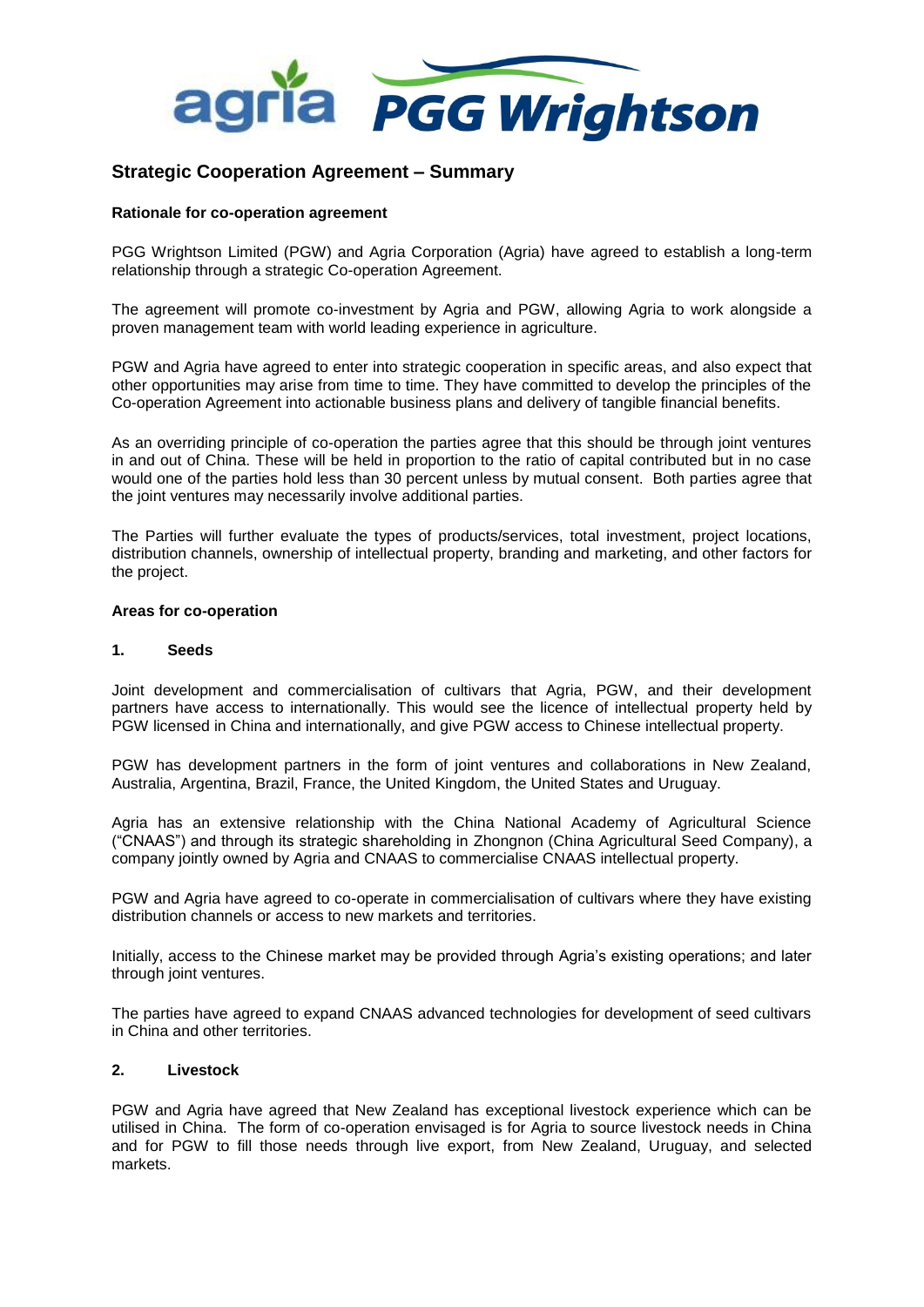

Additionally, the parties will co-operate to promote reform in livestock trading in China. Using New Zealand's and PGW's technical experience with livestock auction systems, the parties will work to initiate reform in these markets, specifically the establishment of an auction system in China.

# **3. Agricultural Services and Science Development**

Agria and PGW will work to develop research farms in China that will seek to exhibit and test specific farming practices, systems and technologies, focussing on grass type, stock varieties, irrigation and animal health practices.

With a view to enhancing productivity in countries and areas of joint focus, the parties will explore opportunities to foster collaboration between New Zealand agriculture based tertiary institutions (and other institutions with which PGW has relationships around the world) and Chinese agricultural and science universities. Such collaboration will be in respect of, but not limited to, the development of commercially focussed research and learning in:

- Animal science (including dairy and livestock production),  $\bullet$
- Plant science (including pasture management, agronomy and crop science),
- Soil science, and
- **Biosciences**

## **4. Finance**

Agria will work with PGG Wrightson Finance to identify additional funding options for growth through third party sources. The benefit for the funding provider will be access to lending expertise in the rural finance sector.

# **5. Rural Services – China**

PGW and Agria have agreed that, as the Chinese agricultural market does not have a mature provider of rural services, they will carry out investigations on development of a rural services business in China using a joint venture model.

The business will necessarily be different from the New Zealand based business, but will draw heavily from PGW management experience and expertise, with capital being largely provided by Agria and its Chinese connections.

The initial focus of such a joint venture will be rural merchandise, irrigation and pumping services, warehousing, marketing and export, and specialist advice.

## **6. Dairy Farm conversion and development**

Agria and PGW believe there is great merit to certain aspects of the business model encapsulated in the NZ Farming Systems Uruguay model, which is based upon a large scale dairy conversion managed by PGW. The Parties will seek to replicate such a model in other regions and countries where the business case can be proven, including China, with the intention that Agria will have a first call option for the purchase of produce provided that it is destined for China.

The basis for joint ventures in this area will be to use PGW management and Chinese capital. Agria will endeavour to acquire the necessary land within the PRC to apply this business model.